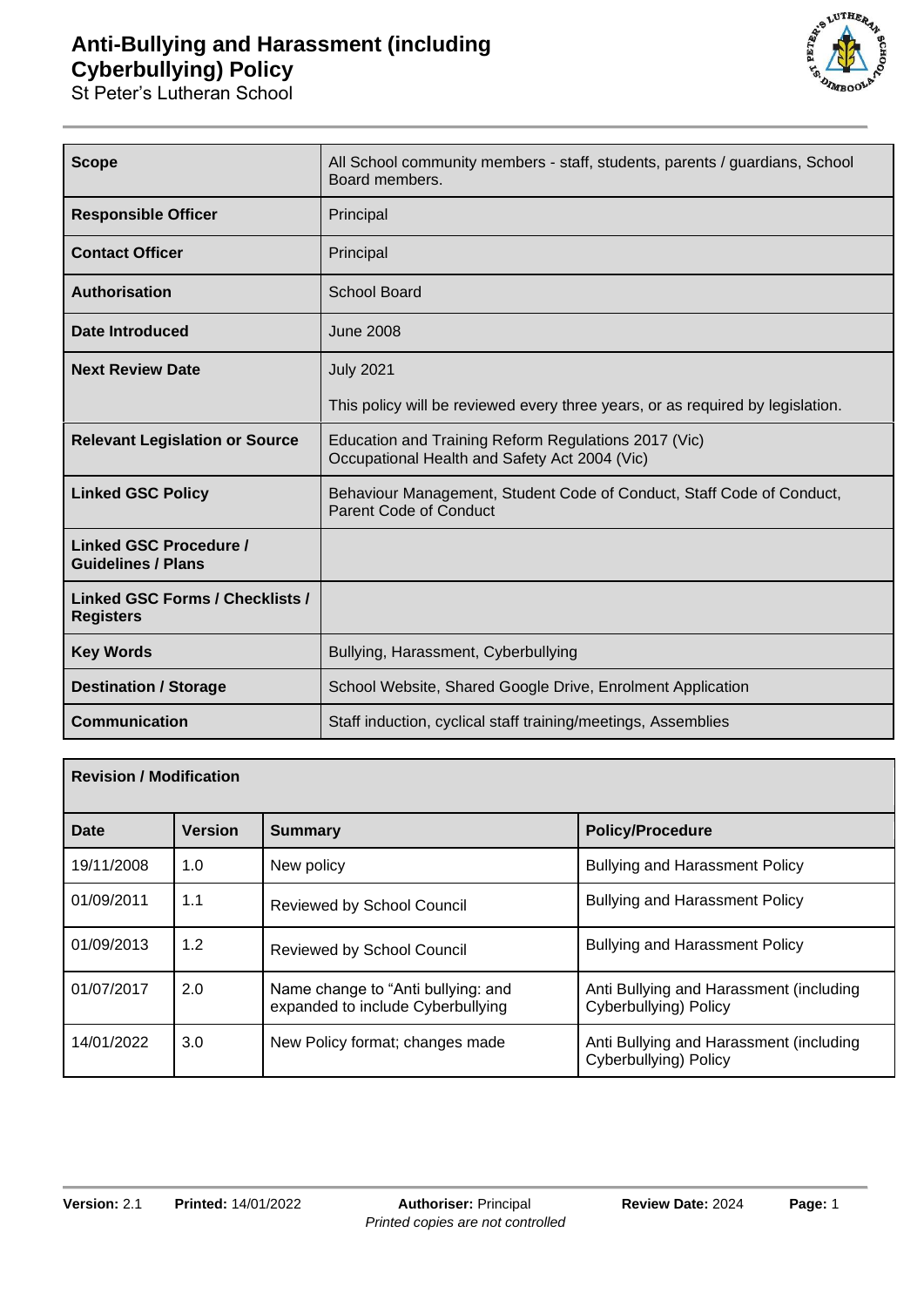

#### **POLICY STATEMENT 1. RATIONALE**

#### St Peter's Lutheran School is committed to providing a safe and caring environment and culture which enables positive relationships to be formed amongst all students and staff and which encourages selfesteem, cooperation, personal growth and a positive attitude to learning and teaching. It also has a legal and moral responsibility to ensure that staff, students, volunteers and visitors are not subjected to behaviours, practices or processes that may constitute harassment, discrimination, vilification or victimisation and is therefore committed to developing an environment which promotes respect of persons, integrity, equitable treatment and natural justice.

Bullying, harassment and cyberbullying of any kind is unacceptable and will not be tolerated at St Peter's Lutheran School.

St Peter's Lutheran School is committed to using Restorative Practices to resolve conflict, repair harm and restore relationships. Through these practices we seek to educate our staff, students and parent community in the skills of peace-making and conflict resolution.

## **2. PURPOSE**

The purpose of this policy is to:

- reinforce within the school community that no form of bullying is acceptable;
- ensure that everyone within the school community is alerted to signs and evidence of bullying;
- ensure that all community members understand their responsibility to report any form of bullying, harassment or cyberbullying to staff.
- ensure that all reported incidents of bullying are followed up and that support is given to both victim and perpetrator.
- seek parental and peer-group support and cooperation at all times.

## **3. DEFINITIONS**

## **3.1 Bullying**

## **3.1.1 Definition of Bullying**

Bullying is when someone, or a group of people, who have more power at the time, deliberately upset or hurt another person, their property, reputation or social acceptance on more than one occasion.

## **3.1.2 Types of Bullying**

There are three broad categories of bullying:

1. Direct physical bullying – e.g. hitting, tripping, and pushing or damaging property.

2. Direct verbal bullying – e.g. name calling, insults, homophobic or racist remarks, verbal abuse.

3. Indirect bullying – this form of bullying is harder to recognise and often carried out behind the bullied student's back. It is designed to harm someone's social reputation and/or cause humiliation. Indirect bullying includes:

- lying and spreading rumours
- playing nasty jokes to embarrass and humiliate
- mimicking
- encouraging others to socially exclude someone
- damaging someone's social reputation and social acceptance
- cyber-bullying, which involves the use of electronic means to humiliate and distress

Bullying can involve: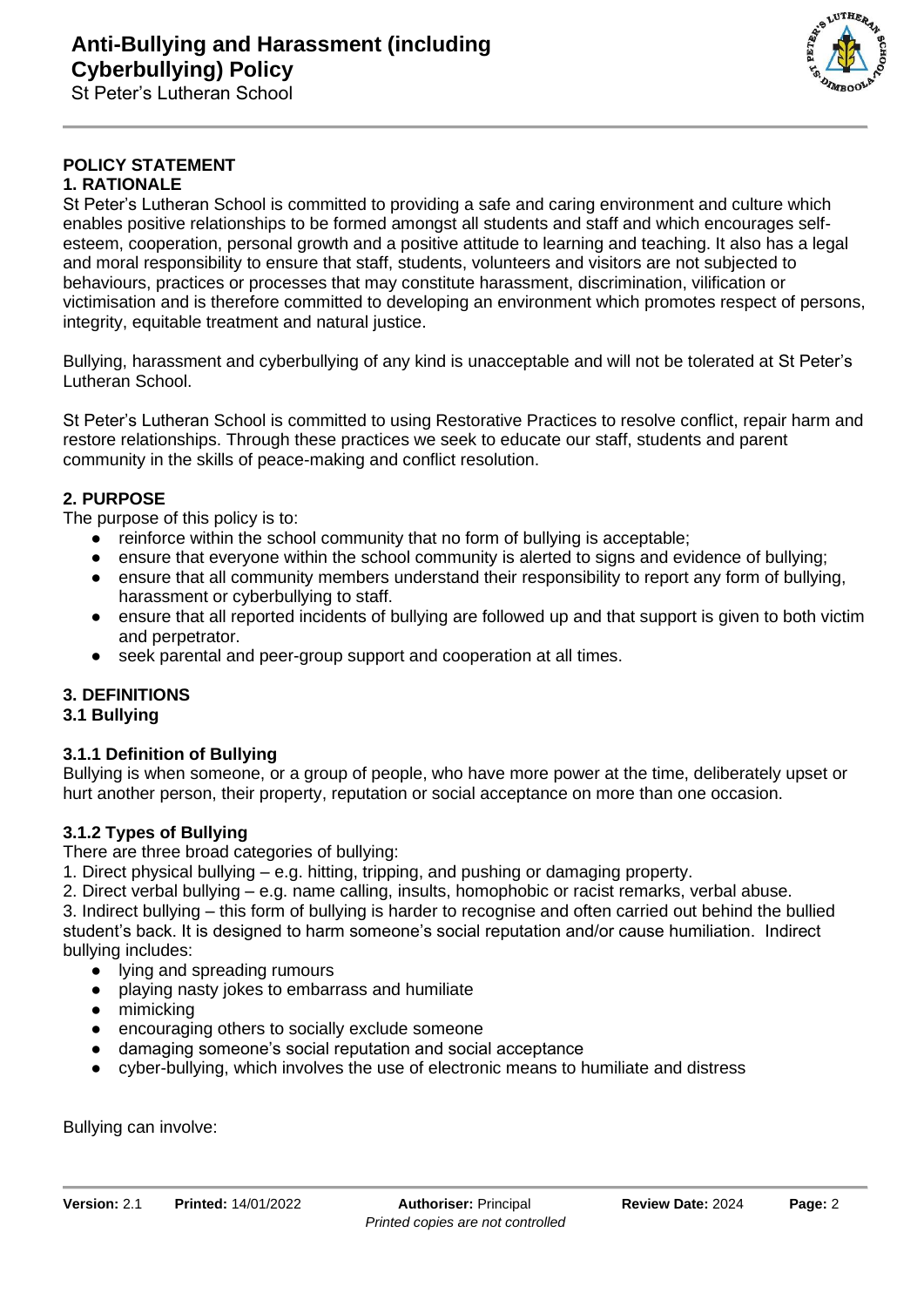LUTHEA

- grabbing, aggressive staring, hitting, pinching kicking, pushing and shoving
- publicly excluding a person from your group
- knocking a person's books or belongings out of their hands or off their desk
- teasing a person because of their looks

#### **3.1.3 What Bullying is Not**

Many distressing behaviours are not examples of bullying even though they are unpleasant and often require teacher intervention and management. There are two socially unpleasant situations that are often confused with bullying:

#### **3.1.3.1 Mutual Conflict**

In mutual conflict situations, there is an argument or disagreement between students but not an imbalance of power. Both parties are upset and usually both want a resolution to the problem. However, unresolved mutual conflict sometimes develops into a bullying situation with one person becoming targeted repeatedly for 'retaliation' in a one-sided way.

#### **3.1.3.2 Social Rejection or Dislike**

Unless the social rejection is directed towards someone specific and involves deliberate and repeated attempts to cause distress, exclude or create dislike by others, it is not bullying. Single-episode acts of nastiness or meanness, random acts of aggression or intimidation, or single episodes of nastiness or physical aggression are not the same as bullying. If a student is verbally abused or pushed on one occasion they are not being bullied. Nastiness or physical aggression that is directed towards many different students is not the same as bullying.

#### **3.2 Cyber-bullying**

Consists of covert, psychological bullying, conveyed through the electronic mediums such as cell-phones, web-logs and web-sites, on-line chat rooms, 'MUD' rooms (multi-user domains where individuals take on different characters) and Xangas (on-line personal profiles where some adolescents create lists of people they do not like). It is verbal (over the telephone or mobile phone), or written (flaming, threats, racial, sexual or homophobic harassment) using the various mediums available.

Cyber-bullying can involve:

- Flaming online fights using electronic messages with angry or vulgar messages
- Harassment repeatedly sending nasty, mean and insulting messages
- Denigration posting or sending gossip or rumours about a person to damage his/her reputation or friendships
- Outing sharing someone's secrets or embarrassing information or images online
- $\bullet$  Exclusion intentionally and cruelly excluding someone from an online group
- Cyber-stalking repeated, intense harassment and denigration that includes threats or creates significant fear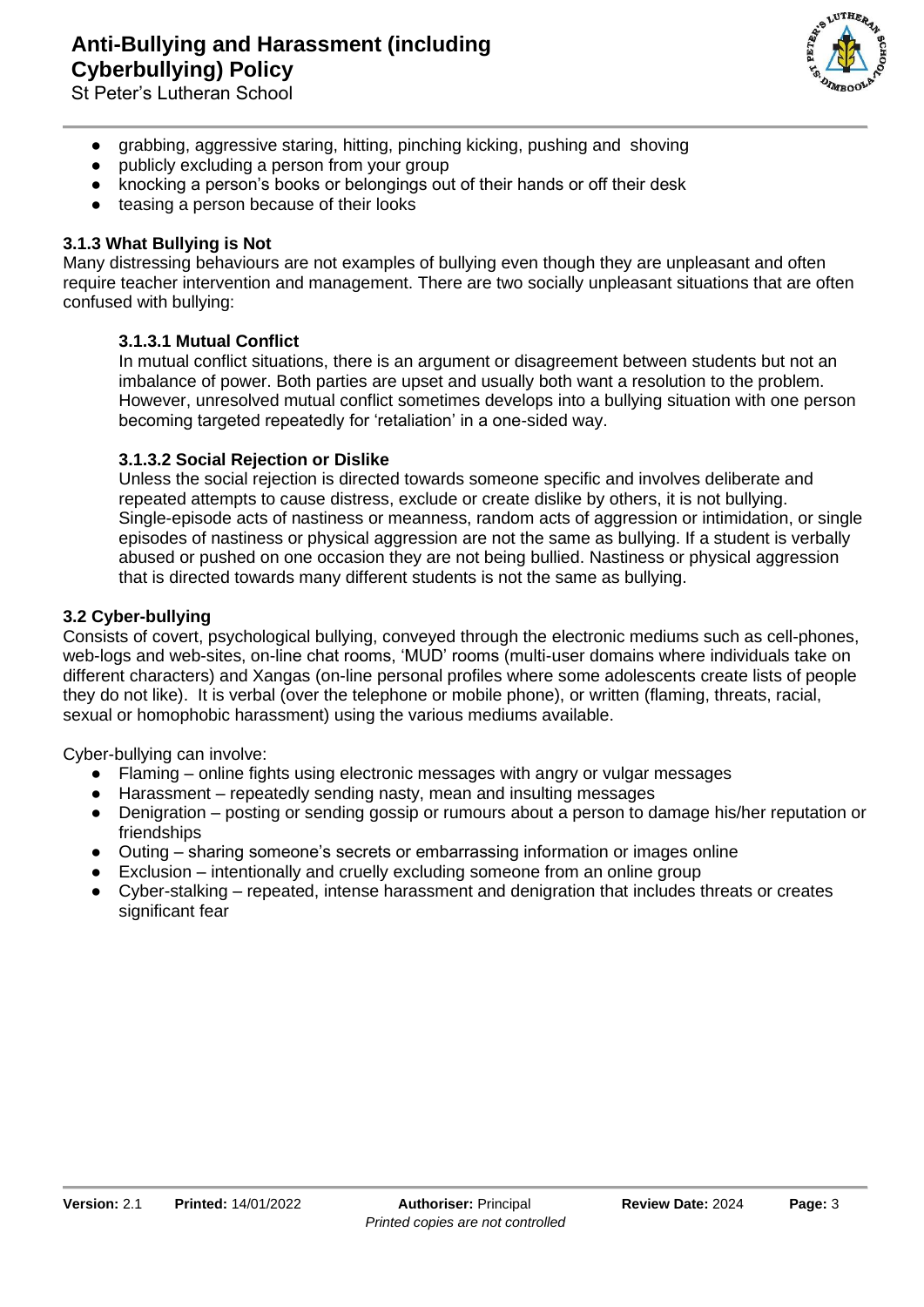

# **3.3 Harassment**

Is any verbal, physical or sexual conduct (including gestures) which is uninvited, unwelcome or offensive to a person. Harassment is usually directed at a person because of their gender, race, creed or abilities – it can be subtle or explicit

Subtle (the most common) they include:

- offensive staring and leering
- unwanted comments about physical appearance and sexual preference
- racist or smutty comments or jokes
- questions about another's sexual activity
- persistent comments about a person's private life or family
- physical contact e.g. purposely brushing up against another's body
- offensive name calling

Explicit (obvious) they include:

- grabbing, aggressive hitting, pinching and shoving, etc.
- unwelcome patting, touching, embracing
- repeated requests for dates, especially after refusal
- offensive gestures, jokes, comments, letters, phone calls or e-mail
- sexually and/or racially provocative remarks
- displays of sexually graphic material pornography
- requests for sexual favours
- extreme forms of sexual harassment will lead to criminal prosecution

## **4. PRINCIPLES**

St Peter's Lutheran School recognises that conflict and misuse of power can occur in any community. In light of this it is our intention that our policies and associated procedures:

- seek to minimise the occurrence of conflicts and misuse of power by staff and students;
- seek to minimise the harm caused by conflicts and misuses of power that occur;
- encourage a culture of transformation and restoration rather than a culture of blame and punishment;
- be educative for staff, students and our parent community in the skills of peace-making and conflict resolution;
- encourage personal values such as respect, compassion, responsibility, etc;
- reflect best practice as indicated by current research in relevant fields;
- provide clear guidelines and sufficient support for staff, students and parents to implement appropriate procedures that will provide community-building experiences, and also reinforce the ethos of St Peter's Lutheran School that embraces both the Law and the Gospel.

## **5. POLICY**

A school-wide approach will be taken to deal with bullying (including cyber bullying) and harassment in a consistent and systematic way.

All St Peter's Lutheran School students and staff will be informed of this policy and the Anti-Bullying (including cyber bullying) and Anti-Harassment procedures at the commencement of their enrolment at the school and via the Student, Parent and Staff Code of Conduct documents.

All complaints of harassment will be addressed in confidence and taken seriously.

St Peter's Lutheran School will organise preventative curriculum programs that promote resilience, life and social skills, assertiveness, conflict resolution and problem solving.